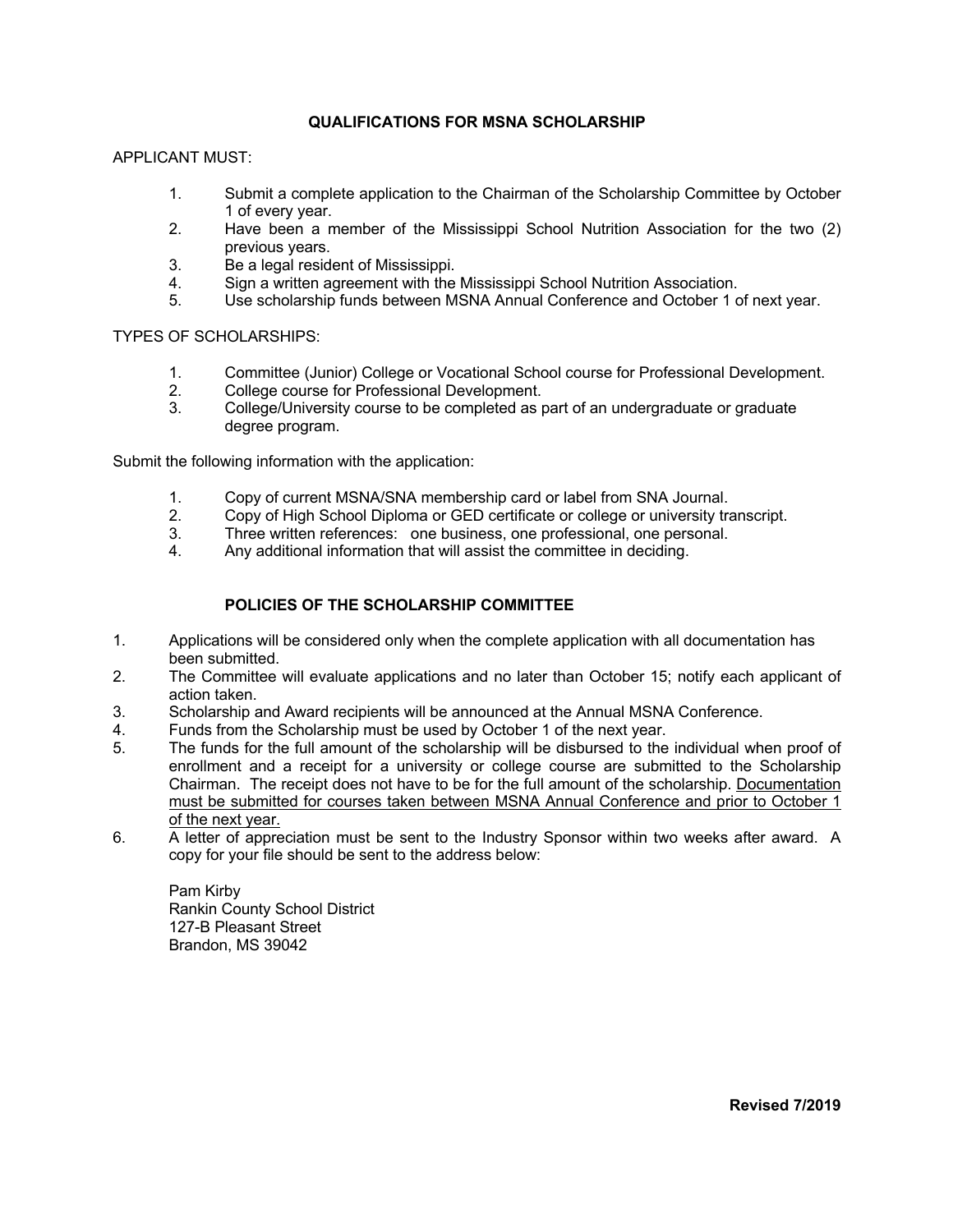## **MISSISSIPPI SCHOOL NUTRITION ASSOCIATION SCHOLARSHIP APPLICATION**

|                                                                                                      |                | (Print or type) |             |                                       |
|------------------------------------------------------------------------------------------------------|----------------|-----------------|-------------|---------------------------------------|
| Name: : _________________<br>$\frac{1}{\text{First}}$<br>Last                                        |                | Middle          | Phone $#$ ( | <u> 1980 - Johann Barbara, martxa</u> |
| <b>Street</b>                                                                                        |                | City            | County      | Zip Code                              |
| E-mail address:                                                                                      |                |                 |             |                                       |
| Is applicant a legal resident of Mississippi?                                                        |                |                 |             |                                       |
| Check: _____Child Nutrition Staff Member ____Child Nutrition Manager _____                           |                |                 |             |                                       |
| Child Nutrition Director/Supervisor_______Other (state your position)_______________________________ |                |                 |             |                                       |
| Education:<br>High School                                                                            | Address        |                 |             | Dates Attended Year Graduated         |
| College<br>Address                                                                                   |                | Dates Attended  | Degree      | Year Graduated                        |
|                                                                                                      |                |                 |             |                                       |
|                                                                                                      |                |                 |             |                                       |
| 3.                                                                                                   |                |                 |             |                                       |
| Major Subject: _________________________________Minor Subject: __________________                    |                |                 |             |                                       |
| Present Employer:                                                                                    |                |                 |             |                                       |
| School District/State Agency                                                                         | Address        |                 | Position    | Dates                                 |
| Immediate Supervisor                                                                                 |                |                 |             |                                       |
| Written References Included: (no relatives)                                                          |                |                 |             |                                       |
| Name                                                                                                 | <b>Address</b> |                 | Phone #     | Position                              |
|                                                                                                      |                |                 |             |                                       |
|                                                                                                      |                |                 |             |                                       |
| 3.<br><u> 1989 - Johann John Barn, mars an deus an deus Frankrik (f. 1989)</u>                       |                |                 |             |                                       |
|                                                                                                      |                |                 |             |                                       |

Number of years of membership in MSNA: \_\_\_\_\_\_\_\_\_ Membership Number: \_\_\_\_\_\_\_\_\_\_\_\_\_ (Submit copy of SNA Membership Card. Contact Doris Schneider at msnaorg@gmail.com for number if card cannot be located.)